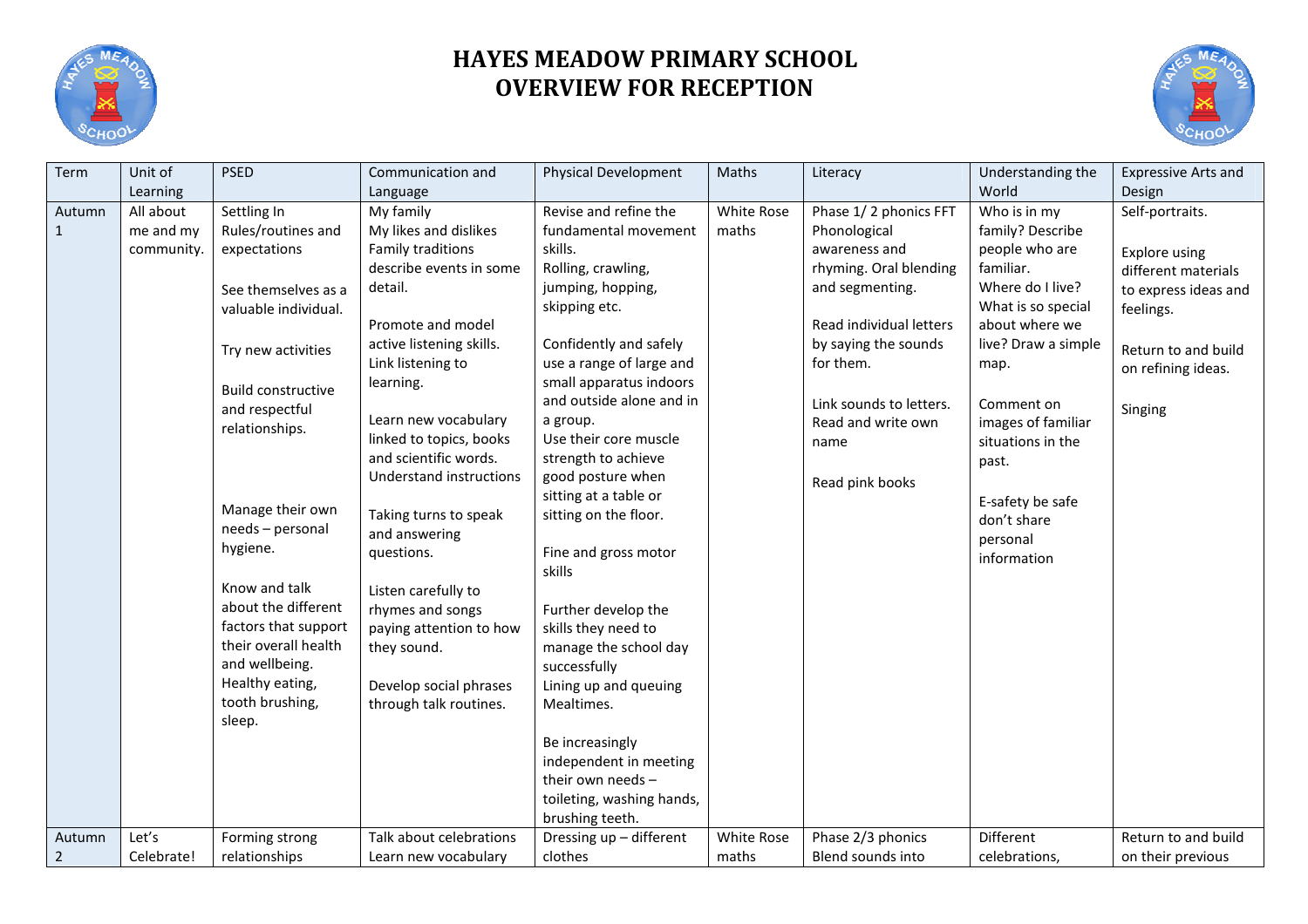|          |                   | Sharing and taking<br>turns<br>Asking for help.<br>Express their<br>feelings and<br>consider the<br>feelings of others.<br>Show resilience and<br>perseverance in the<br>face of challenge.<br>Why do we<br>celebrate Feelings<br>on celebrations<br>Know and talk<br>about the different<br>factors that support<br>their overall health<br>and wellbeing.<br>Regular physical<br>activity, sensible<br>amounts of screen<br>time, tooth<br>brushing, sleep. | linked to topics, books<br>and scientific words.<br>Understand how to<br>listen carefully and why<br>listening is important.<br>Talk about what I've<br>celebrated. Connect one<br>idea or action to another<br>using a range of<br>connectives. Describe<br>events in some detail.<br>Questioning skills.<br>Learn rhymes, poems<br>and songs.<br>Engage in and respond<br>to stories and events<br>appropriately<br>developing new<br>vocabulary.<br>Develop social phrases<br>through talk routines. | <b>Buttons and zips</b><br>Develop the overall<br>body strength, co-<br>ordination, balance and<br>agility in dance.<br>Combine different<br>movements with ease<br>and fluency.<br>Model precise<br>vocabulary to describe<br>movements and<br>directionally. Revise and<br>refine the fundamental<br>movement skills.<br>Rolling, crawling,<br>jumping, hopping,<br>skipping etc.<br>Further develop the<br>skills they need to<br>manage the school day<br>successfully<br>Lining up and queuing<br>Mealtimes.<br>Develop fine motor skills<br>using a range of tools<br>competently. Pencil grip. |                     | words so that they can<br>read short words made<br>up of known letter<br>sound<br>correspondences.<br>Blend and segment<br>CVC words.<br>Read common<br>exception words.<br>Begin to read and write<br>CVC words.<br>Shared readers 1-8<br>Read red set 1 and set<br>2 books | recognise people<br>have different<br>beliefs and<br>celebrate in<br>different ways.<br>Understand some<br>places are special -<br>churches!<br>Compare and<br>contrast characters<br>from stories<br>including figures<br>from the past.<br>Examine and<br>observe changes -<br>ice melting.<br>E-safety being<br>responsible/good<br>communication | learning, refining<br>ideas and developing<br>their ability to<br>represent them.<br>Instruments<br>Create<br>collaboratively,<br>sharing ideas,<br>resources and skills.<br>Listen attentively,<br>move to and talk<br>about music,<br>expressing their<br>feelings and<br>responses.<br>Watch and talk<br>about dance and<br>performance art,<br>expressing their<br>feelings and<br>responses.<br>Sing in a group or on<br>their own. Explore<br>and engage in music<br>making and dance<br>performing solo or in<br>groups.<br>Christmas nativity |
|----------|-------------------|---------------------------------------------------------------------------------------------------------------------------------------------------------------------------------------------------------------------------------------------------------------------------------------------------------------------------------------------------------------------------------------------------------------------------------------------------------------|---------------------------------------------------------------------------------------------------------------------------------------------------------------------------------------------------------------------------------------------------------------------------------------------------------------------------------------------------------------------------------------------------------------------------------------------------------------------------------------------------------|-------------------------------------------------------------------------------------------------------------------------------------------------------------------------------------------------------------------------------------------------------------------------------------------------------------------------------------------------------------------------------------------------------------------------------------------------------------------------------------------------------------------------------------------------------------------------------------------------------|---------------------|------------------------------------------------------------------------------------------------------------------------------------------------------------------------------------------------------------------------------------------------------------------------------|------------------------------------------------------------------------------------------------------------------------------------------------------------------------------------------------------------------------------------------------------------------------------------------------------------------------------------------------------|-------------------------------------------------------------------------------------------------------------------------------------------------------------------------------------------------------------------------------------------------------------------------------------------------------------------------------------------------------------------------------------------------------------------------------------------------------------------------------------------------------------------------------------------------------|
| Spring 1 | Let's<br>Explore! | Show sensitivity to<br>others needs.<br>Identify and<br>moderate their own<br>feelings socially and<br>emotionally.<br>Sharing and taking<br>turns. Show<br>resilience and                                                                                                                                                                                                                                                                                    | Talk about how to share<br>and how we can make<br>our friends feel. Use talk<br>to help to work our<br>problems and organize<br>thinking.<br>Developing new<br>vocabulary linked to<br>topics, books and<br>scientific words.                                                                                                                                                                                                                                                                           | Progress towards a<br>more fluent style of<br>moving with developing<br>control and grace.<br>Further develop and<br>refine a range of ball<br>skills.<br>Develop confidence,<br>competence, precision                                                                                                                                                                                                                                                                                                                                                                                                | White Rose<br>maths | Phase 3 phonics<br>Read CCVC and 2<br>syllable words.<br>Read CVC and double<br>consonant words with<br>ing endings.<br>Read and write simple<br>phrases, captions and                                                                                                       | What is the<br>weather like today?<br>Watch weather<br>forecasts Use<br>globes/atlases/<br>maps. Describe<br>what you see hear<br>and feel whilst<br>outside.                                                                                                                                                                                        | Return to and build<br>on their previous<br>learning, refining<br>ideas and developing<br>their ability to<br>represent them.<br>Rain shakers<br><b>Boats</b><br>Windmills                                                                                                                                                                                                                                                                                                                                                                            |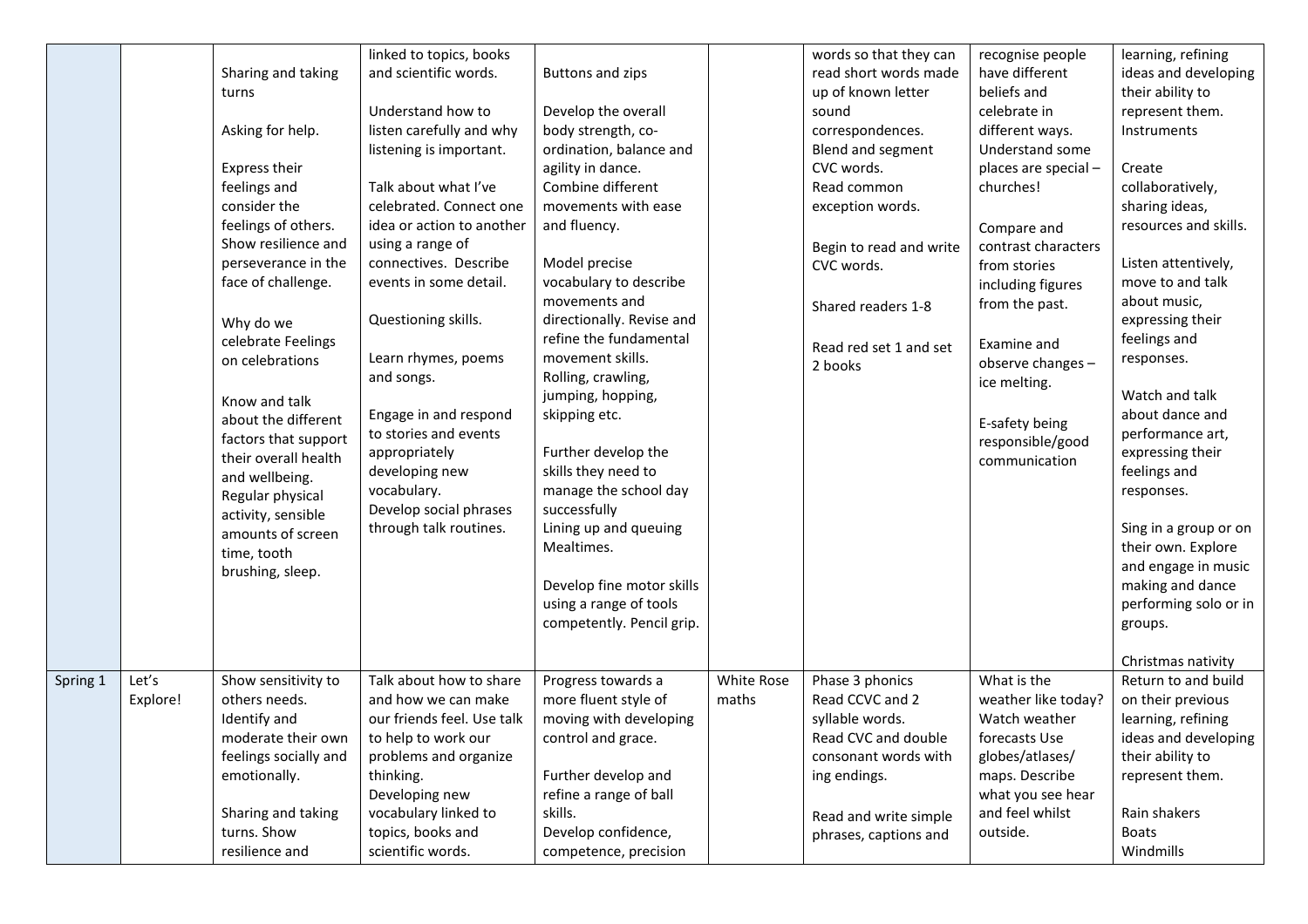|          |                     | perseverance in the                |                                                       | and accuracy when                         |                     | sentences.                                        | Observe the effect                  | Kites                                       |
|----------|---------------------|------------------------------------|-------------------------------------------------------|-------------------------------------------|---------------------|---------------------------------------------------|-------------------------------------|---------------------------------------------|
|          |                     | face of challenge.                 | Engage in non-fiction                                 | engaging in activities                    |                     |                                                   | of change in                        |                                             |
|          |                     |                                    | books.                                                | that involve a ball.                      |                     | Shared readers 9-14                               | seasons. Explain                    | Develop storylines in                       |
|          |                     | Work as part of a                  |                                                       |                                           |                     |                                                   | what they see, hear                 | their pretend play                          |
|          |                     | group                              | Connect one idea or                                   | Further develop fine                      |                     | Read Red set 1 and set                            | and feel outside.                   |                                             |
|          |                     |                                    | action to another using                               | motor skills using a                      |                     | 2 books                                           |                                     | Increasingly match                          |
|          |                     | Take into account                  | a range of connectives.                               | range of tools                            |                     |                                                   | Investigations what                 | the pitch and follow                        |
|          |                     | others ideas                       |                                                       | competently. Pencil grip                  |                     | Re-read these books to                            | do plants needs to                  | the melody when                             |
|          |                     |                                    | Two step instructions                                 | Use their core muscle                     |                     | build up their                                    | grow?                               | singing.                                    |
|          |                     |                                    | Listening skills and                                  | strength to achieve                       |                     | confidence in word                                | E-safety be careful                 |                                             |
|          |                     |                                    | talking partners                                      | good posture when                         |                     | reading, their fluency                            | about what you                      |                                             |
|          |                     |                                    |                                                       | sitting at a table or                     |                     | and their                                         | open                                |                                             |
|          |                     |                                    |                                                       | sitting on the floor.                     |                     | understanding and                                 |                                     |                                             |
|          |                     |                                    |                                                       |                                           |                     | enjoyment.                                        |                                     |                                             |
|          |                     |                                    |                                                       | Getting changed for PE                    |                     |                                                   |                                     |                                             |
|          |                     |                                    |                                                       |                                           |                     | Form lower-case and<br>capital letters correcty.  |                                     |                                             |
|          |                     |                                    |                                                       | Be increasingly                           |                     |                                                   |                                     |                                             |
|          |                     |                                    |                                                       | independent in meeting                    |                     |                                                   |                                     |                                             |
|          |                     |                                    |                                                       | their own needs -                         |                     |                                                   |                                     |                                             |
|          |                     |                                    |                                                       | toileting, washing hands,                 |                     |                                                   |                                     |                                             |
|          |                     |                                    |                                                       | brushing teeth.                           |                     |                                                   |                                     |                                             |
| Spring 2 | Amazing<br>Animals! | Talk about their<br>own and others | Talk about animals and<br>what I know about           | Develop the overall<br>body strength, co- | White Rose<br>maths | Phase 3/4 phonics                                 | What has changed<br>in my lifetime? | Develop storylines in<br>their pretend play |
|          |                     | behaviour and its                  | them.                                                 | ordination, balance and                   |                     | Spell words by                                    |                                     |                                             |
|          |                     | consequences.                      | Learn new vocabulary                                  | agility through                           |                     | identifying the sounds                            | Recognising                         | Listen attentively                          |
|          |                     | Think about the                    | linked to topics, books                               | gymnastics.                               |                     | and then writing the                              | different                           | move to and talk                            |
|          |                     | perspectives of                    | and scientific words.                                 |                                           |                     | sound with letters.                               | animals/Pets and                    | about music.                                |
|          |                     | others.                            |                                                       | Further develop and                       |                     |                                                   | their offspring.                    |                                             |
|          |                     |                                    | Talk about pets at home.                              |                                           |                     |                                                   |                                     |                                             |
|          |                     |                                    |                                                       |                                           |                     |                                                   |                                     |                                             |
|          |                     | Ask for help                       | Ask questions to find out                             | refine a range of ball<br>skills.         |                     | Read and write simple                             |                                     | Sing in a group or on<br>their own. Explore |
|          |                     |                                    | more. Connect one idea                                | Develop confidence,                       |                     | short sentences. Use a<br>capital letter and full | Life cycles key                     | and engage in music                         |
|          |                     | Work with others                   | or action to another                                  | competence, precision                     |                     | stop.                                             | features What do                    | making and dance                            |
|          |                     | confidently                        | using a range of                                      | and accuracy when                         |                     |                                                   | plants need to<br>grow. Humans and  | performing solo or in                       |
|          |                     |                                    | connectives.                                          | engaging in activities                    |                     | Shared readers 15-20                              | growing.                            | groups.                                     |
|          |                     |                                    | Engage in non-fiction                                 | that involve a ball.                      |                     |                                                   |                                     |                                             |
|          |                     |                                    | books.                                                |                                           |                     | Read yellow books                                 | What happens to                     |                                             |
|          |                     |                                    |                                                       | Further develop fine                      |                     |                                                   | caterpillars?                       |                                             |
|          |                     |                                    |                                                       | motor skills using a                      |                     | Re-read these books to                            |                                     |                                             |
|          |                     |                                    | Show and tell my                                      | range of tools                            |                     | build up their                                    | E-safety don't                      |                                             |
|          |                     |                                    | favourite book. Listen                                | competently.                              |                     | confidence in word                                | believe everything                  |                                             |
|          |                     |                                    | to and talk about stories<br>to build familiarity and | Getting changed for PE                    |                     | reading, their fluency<br>and their               | you read                            |                                             |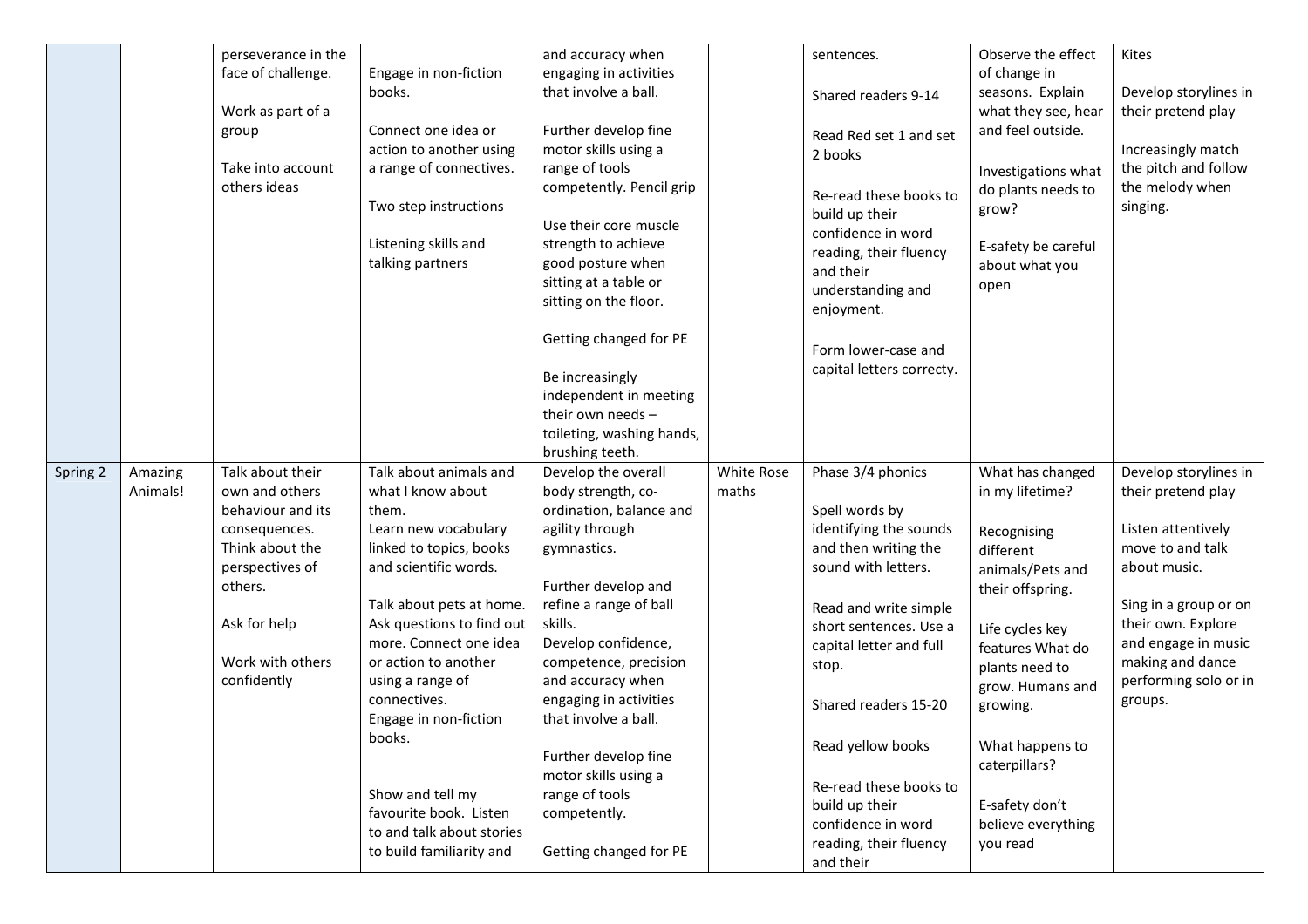|                          |                        |                                                                                                                                                                                                                                                                                                                                               | understanding.<br>Developing own<br>narrative. Articulate<br>their ideas and thoughts<br>in well-formed<br>sentences.<br>Retelling stories - some<br>as exact repetition and<br>some in their own<br>words.<br>Developing and using                                                                                                       | Develop the foundations<br>of a handwriting style<br>which is fast, accurate<br>and efficient.                                                                                                                                                                                             |                     | understanding and<br>enjoyment.<br>Form lower-case and<br>capital letters correctly.                                                                                                                                                                                                                                          |                                                                                                                                                                                                                                                                   |                                                                                                                                                                                                                                                                                                                                                                             |
|--------------------------|------------------------|-----------------------------------------------------------------------------------------------------------------------------------------------------------------------------------------------------------------------------------------------------------------------------------------------------------------------------------------------|-------------------------------------------------------------------------------------------------------------------------------------------------------------------------------------------------------------------------------------------------------------------------------------------------------------------------------------------|--------------------------------------------------------------------------------------------------------------------------------------------------------------------------------------------------------------------------------------------------------------------------------------------|---------------------|-------------------------------------------------------------------------------------------------------------------------------------------------------------------------------------------------------------------------------------------------------------------------------------------------------------------------------|-------------------------------------------------------------------------------------------------------------------------------------------------------------------------------------------------------------------------------------------------------------------|-----------------------------------------------------------------------------------------------------------------------------------------------------------------------------------------------------------------------------------------------------------------------------------------------------------------------------------------------------------------------------|
|                          |                        |                                                                                                                                                                                                                                                                                                                                               | new vocabulary in<br>different contexts.                                                                                                                                                                                                                                                                                                  |                                                                                                                                                                                                                                                                                            |                     |                                                                                                                                                                                                                                                                                                                               |                                                                                                                                                                                                                                                                   |                                                                                                                                                                                                                                                                                                                                                                             |
| Summer<br>1              | Come<br>Outside!       | What do we need to<br>grow?<br>Know how to care<br>for others and living<br>things<br>Sharing and turn<br>taking<br>To independently<br>use manners.<br>Know and talk<br>about the different<br>factors that support<br>their overall health<br>and wellbeing.<br>Healthy eating,<br>tooth brushing,<br>sleep and being a<br>safe pedestrian. | Listen to stories about<br>plants.<br>Explain how we can help<br>plants to grow. Use new<br>vocabulary though the<br>day.<br>Ask questions to find out<br>more.<br>Articulate their ideas<br>and thoughts in well-<br>formed sentences.<br>Performing poems and<br>rhymes<br>Using past and present<br>tense with increasing<br>accuracy. | Athletics<br>Running<br>Buttons and zips<br>Further develop the<br>skills they need to<br>manage the school day<br>successfully<br>Lining up and queuing<br>Mealtimes.<br>Teeth brushing<br>Develop the foundations<br>of a handwriting style<br>which is fast, accurate<br>and efficient. | White Rose<br>maths | Phase 4 phonics<br>Read and write simple<br>sentences that can be<br>read by themselves and<br>others<br>Recipes<br>Write simple short<br>sentences. Use a<br>capital letter and full<br>stop. Re-read what<br>they have written to<br>check that it makes<br>sense.<br>Shared readers 21-26<br>Read yellow and blue<br>books | Explore the natural<br>world around<br>them. Describe<br>what they see, hear<br>and feel whilst<br>outside.<br>Healthy food and<br>meals<br>Planting seeds-<br>what do they need<br>to grow?<br>E-safety tell a<br>grown up if<br>something upsets<br>you online. | Return to and build<br>on their previous<br>learning, refining<br>ideas and developing<br>their ability to<br>represent them.<br>Observational<br>drawings plants<br><b>Butterfly symmetry</b><br>Develop storylines in<br>their pretend play<br>Sing in a group or on<br>their own. Explore<br>and engage in music<br>making and dance<br>performing solo or in<br>groups. |
| summer<br>$\overline{2}$ | Fun at the<br>Seaside! | How would I feel<br>about going on<br>holiday?<br>Talk about how we<br>feel about change.                                                                                                                                                                                                                                                     | Talk about holidays past<br>and future. Use new<br>vocabulary though the<br>day.<br>Listen attentively with<br>sustained concentration<br>to follow a story without                                                                                                                                                                       | Athletics<br>Running<br>Letter formation and<br>handwriting                                                                                                                                                                                                                                | White Rose<br>maths | Phase 4 phonics<br>Read and write simple<br>sentences that can be<br>read by themselves and<br>others. Use a capital<br>letter and full stop. Re-                                                                                                                                                                             | Different countries<br>and cultures.<br>Recognise some<br>similarities and<br>differences in this<br>county and others.<br>What do I need to                                                                                                                      | Crafts from different<br>cultures.<br>Singing songs<br>increasingly<br>matching pitch and                                                                                                                                                                                                                                                                                   |